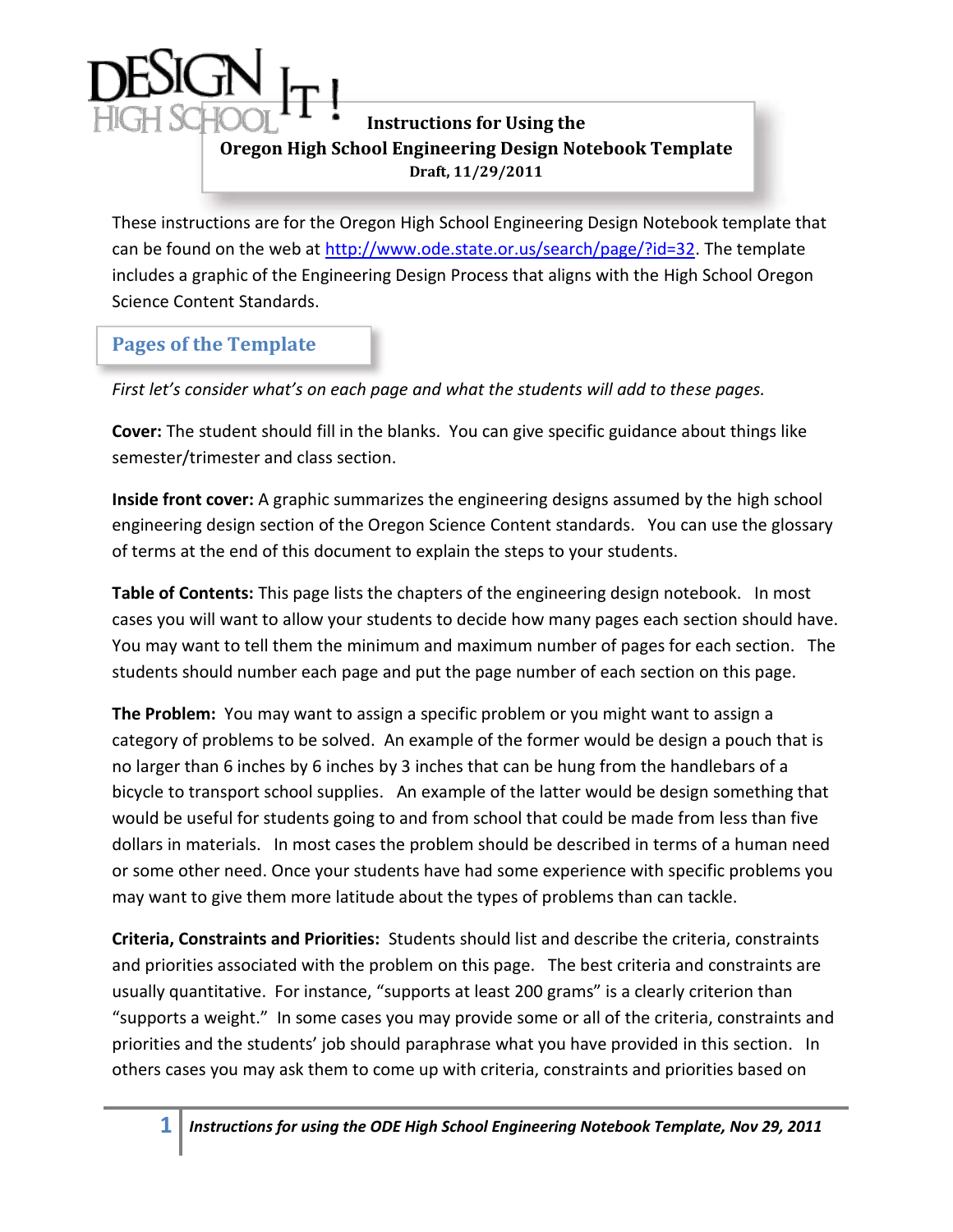their experience with the category of problem you have assigned. If there is time they may also want to survey possible users of the solution to better understand their needs or do library or web research on the need.

**Possible Solutions:** Students should understand that engineering problems typically have many possible solutions. Students can start by coming up with several ideas even if some of them don't seem to address all the criteria and constraints. The possible solutions can be compared to the criteria and constraints as well as each other. Students should discuss the trade-offs between the possible solutions. Some students will think of additional solutions after they analyzed and compared the initial solutions.

**Proposed Solution(s):** Students should choose at least one solution and describe them here in more detail and with more refinements than when there were many possible several solutions being considered. If time and materials permit, students should then build the proposed solution(s) or something like them.

**Testing the Solution(s):** Students should test the solution they have built including making and recording measurements. The tests should determine whether the solution accomplishes the purposes described in the problem in terms of the criteria and constraints. The most important measurements are those that that relate to these criteria and constraints. If it is not possible to build the proposed solution or something similar to it, students should find another way of analyzing their solution. Students should consider how the testing has given them insights on improving the solution(s) and propose improvement to them.

**Analysis:** Using the test and measurements in the previous section, students should describe what they have learned about their solution. In particular they should discuss how well the solution met the criteria and stayed within the constraints. Because testing is never complete, students should identify and discuss what uncertainties remain about their proposed solution(s). They should also discuss the trade-offs they made between the various criteria in the final solution(s).

**Recommended solution:** Students should recommend a particular solution as being best. Their recommendation should be based on the original criteria, constraints and priorities as well as their analysis. They should describe strengths and weaknesses of the recommended solution as well as how and why it is better overall than the other solutions that were considered. They should also describe how further engineering might be done to refine the recommendation.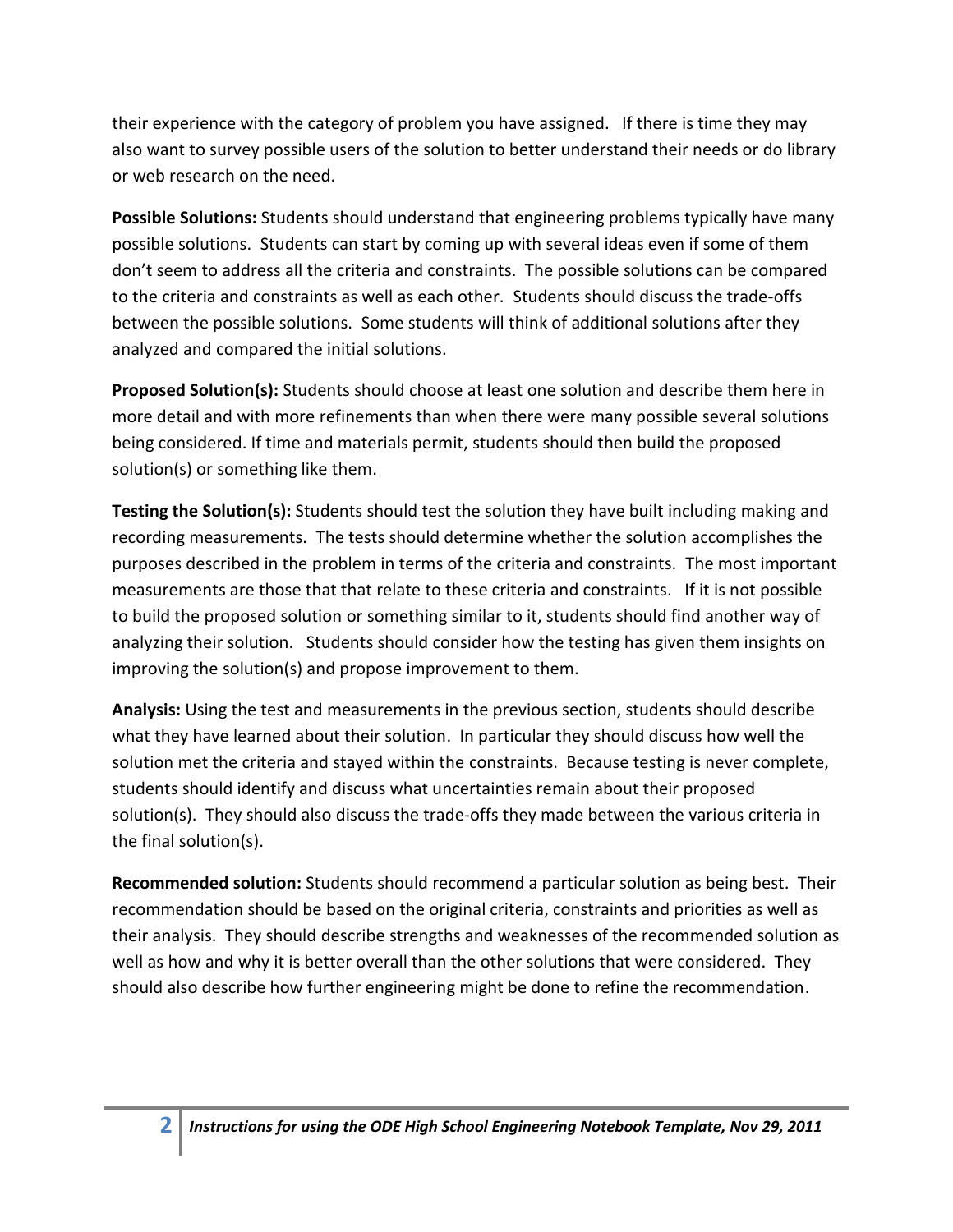## **Ways of Using the Template**

*The template can be used in several ways.* 

- **(1) "Loose-leaf" individually bound notebooks:** Provide each student with copies all the pages of the template. They can use the graph paper and lined paper at the end of the template to make additional sheets to insert in the various sections or you can provide supplies of these two sheets for students who need extra pages. Notebooks may be "bound" according to your or the students' preferences using staples, report covers, three-ring binders, or some other method.
- **(2) "Glue-stick" customization for pre-bound composition notebooks**: Provide each student with copies of all the pages of the template except the blank lined page at the end of the template. Students should glue pages onto pages in their composition books as they are completed. When students need additional pages in a section they can use the notebook pages without gluing on pages or they can glue copies of the graph paper onto composition pages. The Table of Contents Page should be updated as new sections in the notebook are started.

Alternatively, the students can use the template as guidelines for what they handwrite on the pages of the composition books.

- **(3) "Pre-bound" individual notebooks:** Provide each student with either a full-size or halfsize copy of the template, choosing the number of pages you think is appropriate for each step. Here is one possible solution that assumes half-size pages**:**
	- o 1 each Cover
	- o 1 each Inside front cover Engineering Design Process graphic
	- $\circ$  1 each Table of Contents
	- o 1 each Introduction
	- o 2 each The Problem
	- o 2 each Criteria, Constraints and Priorities
	- o 2 each Relevant Principles and Scientific Knowledge
	- o 6 each Possible Solutions
	- o 2 each Proposed Solution(s)
	- $\circ$  4 each Testing the Solution(s)
	- o 2 each Analysis
	- o 2 each Recommended Solution
	- $\circ$  1 each Inside back cover
	- o 1 each Back cover